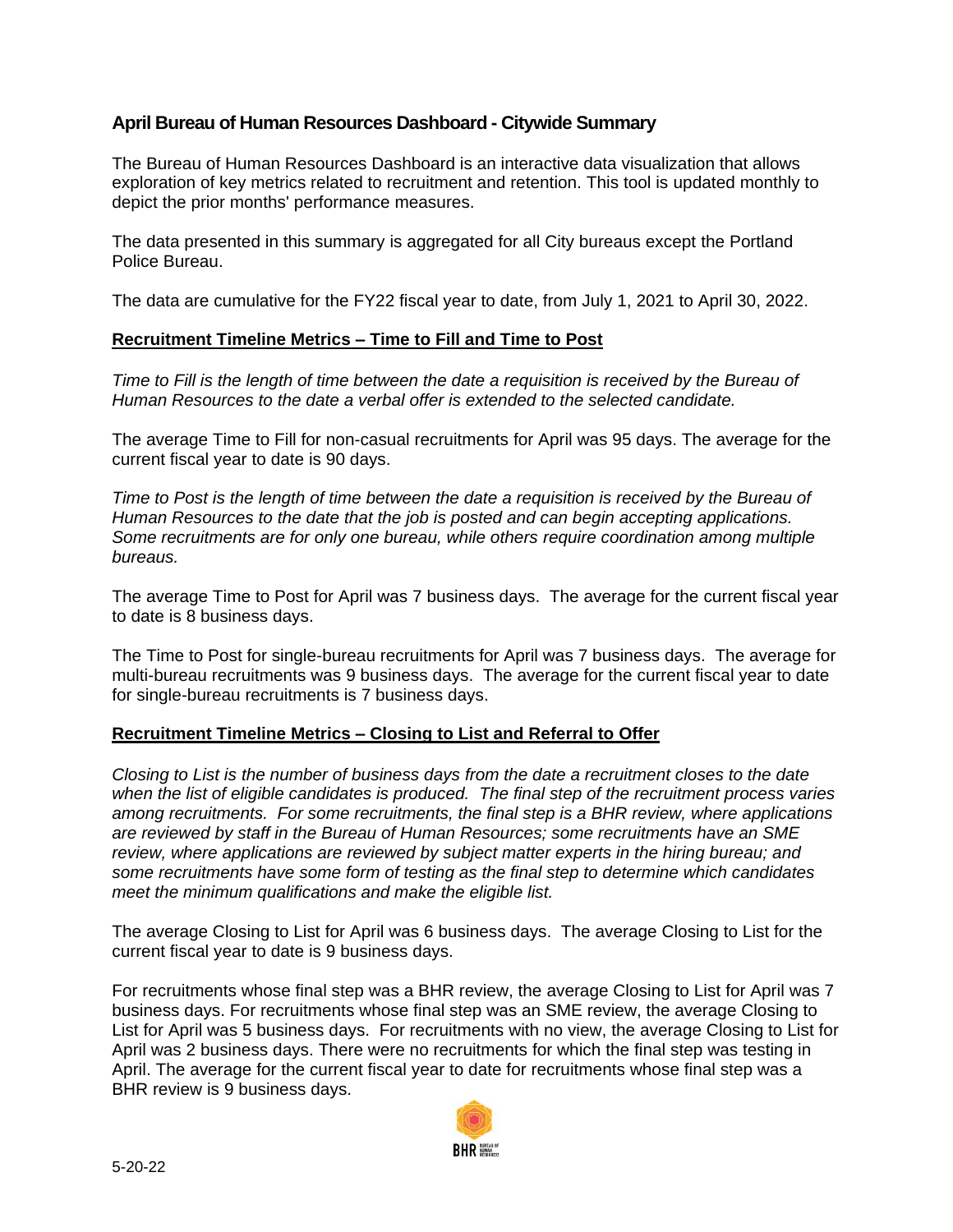*Referral to Offer is the length of time from the date a list of eligible candidates is referred to the hiring bureau to the date when a verbal offer is made to the selected candidate.*

The average Referral to Offer for April was 37 days. The average Referral to Offer for the current fiscal year to date is 34 days.

#### **Recruitment Volume Metrics**

The number of new requisitions received by the Bureau of Human Resources in April was 136. Of these, 73 were requests to conduct new recruitments. The total number of requisitions received in the current fiscal year to date is 1,171, of which 722 were requests to conduct new recruitments.

The new requisitions received in April requested that 496 vacancies be filled. The total number of vacancies that have been requested to be filled for the current fiscal year to date is 4313.

The number of vacancies filled in April was 176. The total number of vacancies filled in the current fiscal year to date is 1,489.

#### **Qualified Applicant & Hire Diversity**

The number of qualified applicants who applied for positions that were filled in the current fiscal year to date was 17,743.

52% of qualified applicants identified as male, 47% identified as female, and 1% did not disclose their gender.

65% of qualified applicants identified as White or European American, 1% as American Indian or Alaska Native, 6% as Asian, 7% as Black or African American, 10% as Hispanic or Latino, 1% as Native Hawaiian or Other Pacific Islander, 7% as Two or More Races, and 4% did not disclose their race/ethnicity.

7% of qualified applicants identified as having a disability or previously having a disability, 86% identified as not having a disability, and 7% did not disclose their disability status.

3% of qualified applicants identified as veterans, 96% identified as non-veterans, and 1% did not disclose their veteran status.

The number of applicants who have been hired for positions in the current fiscal year to date is 1,489.

54% of hires identified as male and 46% identified as female.

64% of hires identified as White or European American, 1% as American Indian or Alaska Native, 7% as Asian, 9% as Black or African American, 11% as Hispanic or Latino, 1% as Native Hawaiian or Other Pacific Islander, and 6% as Two or More Races.

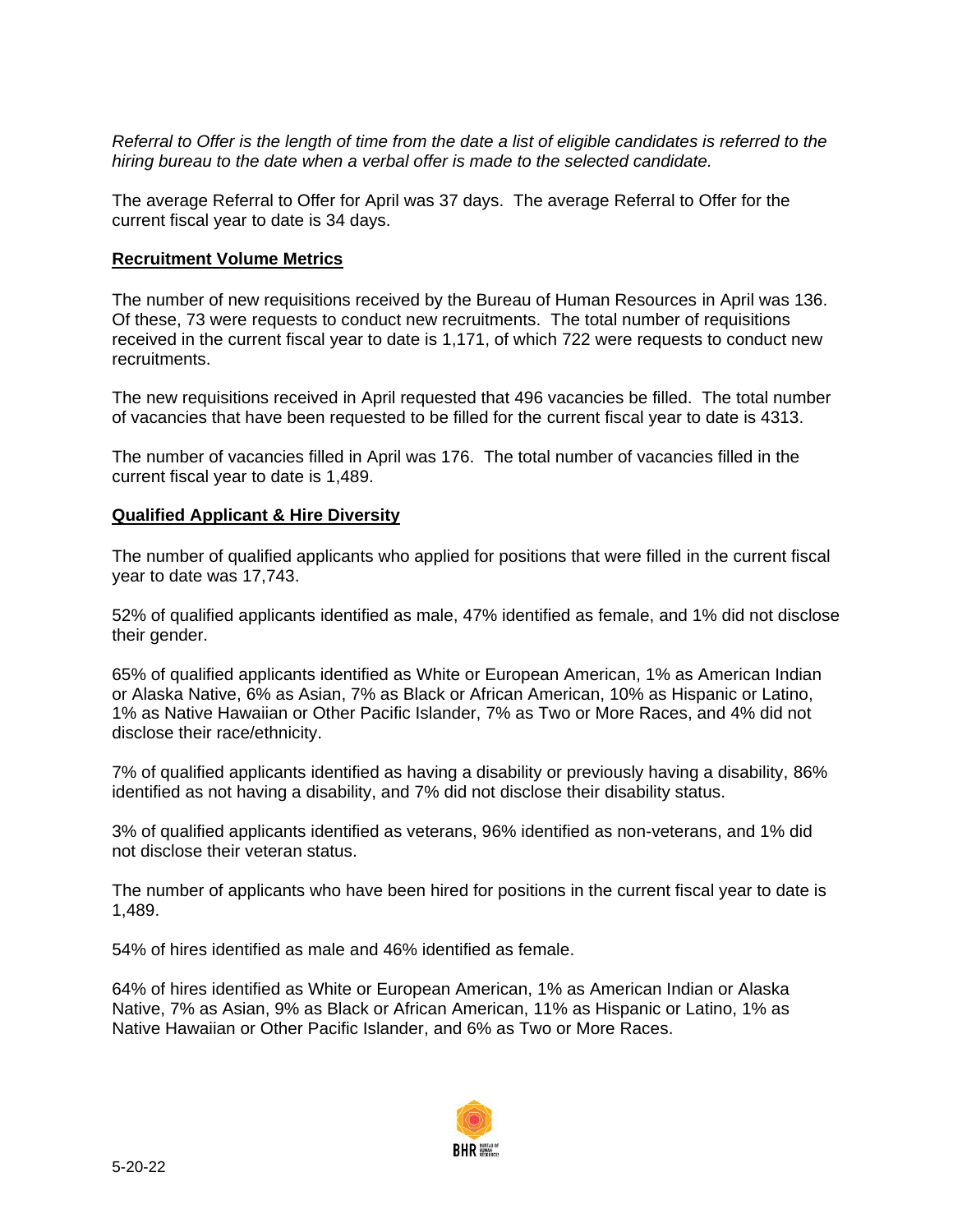# **Sourcing Metrics**

Of the 17,743 qualified applicants for positions that were filled in the current fiscal year to date, 31% indicated that they first learned about the position on the City of Portland website, 16% learned from GovernmentJobs.com, and 8% first learned about the position through word of mouth.

Of the 1,293 hires in the current fiscal year to date, 20% indicated that they first learned about the position on the City of Portland website and 13% learned from employee referral. 12% were current employees who heard about the job internally.

### **Quality of Hire Metrics – Attrition**

Since the beginning of the current fiscal year, 50 individuals have left employment with the City within their first year of employment. Of the 50, 36 left voluntarily and 14 left involuntarily.

In April, six individuals left the City voluntarily within 1 year of employment and 1 individual left the City voluntarily within 60 days of employment. One individual left the City involuntarily within the first 30 days of employment and one left involuntarily within 1 year of employment.

### **Employee Movement**

805 employees have moved from their positions (leaving behind vacancies that needed to be filled) either by promotion, transfer, demotion or termination during the current fiscal year.

In April, 30 employees promoted, 3 employees transferred, 1 employee demoted, and 42 employees left their employment with the City.

#### **Recruitment Events**

Since the beginning of the current fiscal year, Bureau of Human Resources representatives have participated in 95 recruitment events and engaged with 789 participants.

#### **Employee Demographics**

On April 1, 2022, there were 7,006 active employees at the City of Portland.

62% of employees identified as male and 38% identified as female.

72% of employees identified as White or European American, 1% as American Indian or Alaska Native, 7% as Asian, 7% as Black or African American, 8% as Hispanic or Latino, 1% as Native Hawaiian or Other Pacific Islander, and 4% as Two or More Races.

#### **For More Information**